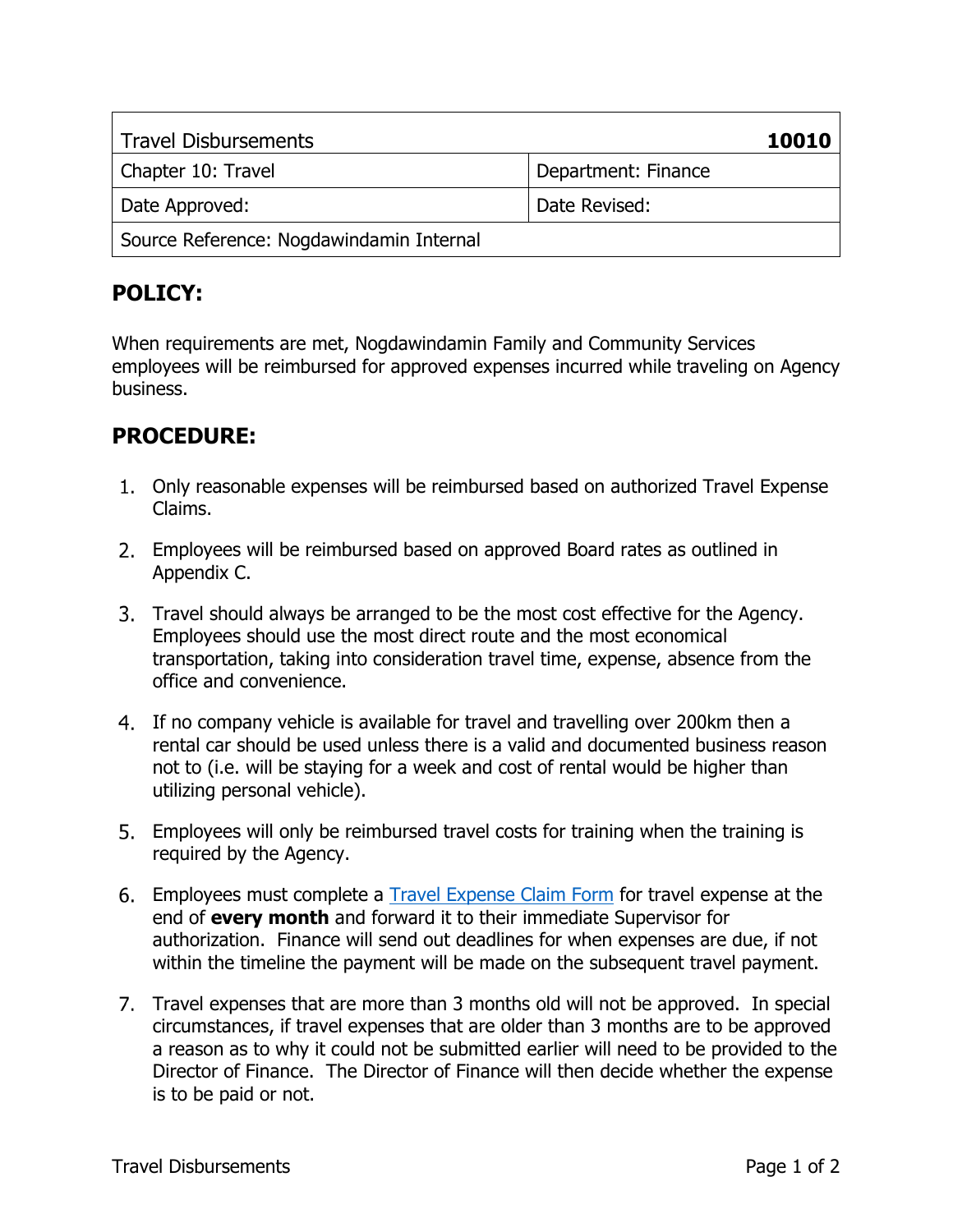- The Supervisor will authorize all Travel Expense Claim Forms and forward it to the Finance Clerk – AP for Processing.
- The Finance Clerk AP will review the authorized Travel Expense Claim to verify that it meets all Travel Policy requirements. Should a Travel Expense Claim be amended, the Finance Clerk – AP will notify the Supervisor and employee and email a copy of the amended claim to them.
- 10. Payment for all staff expenses will be by direct deposit.

POLICY REFERENCES:

HUMAN RESOURCES MANUAL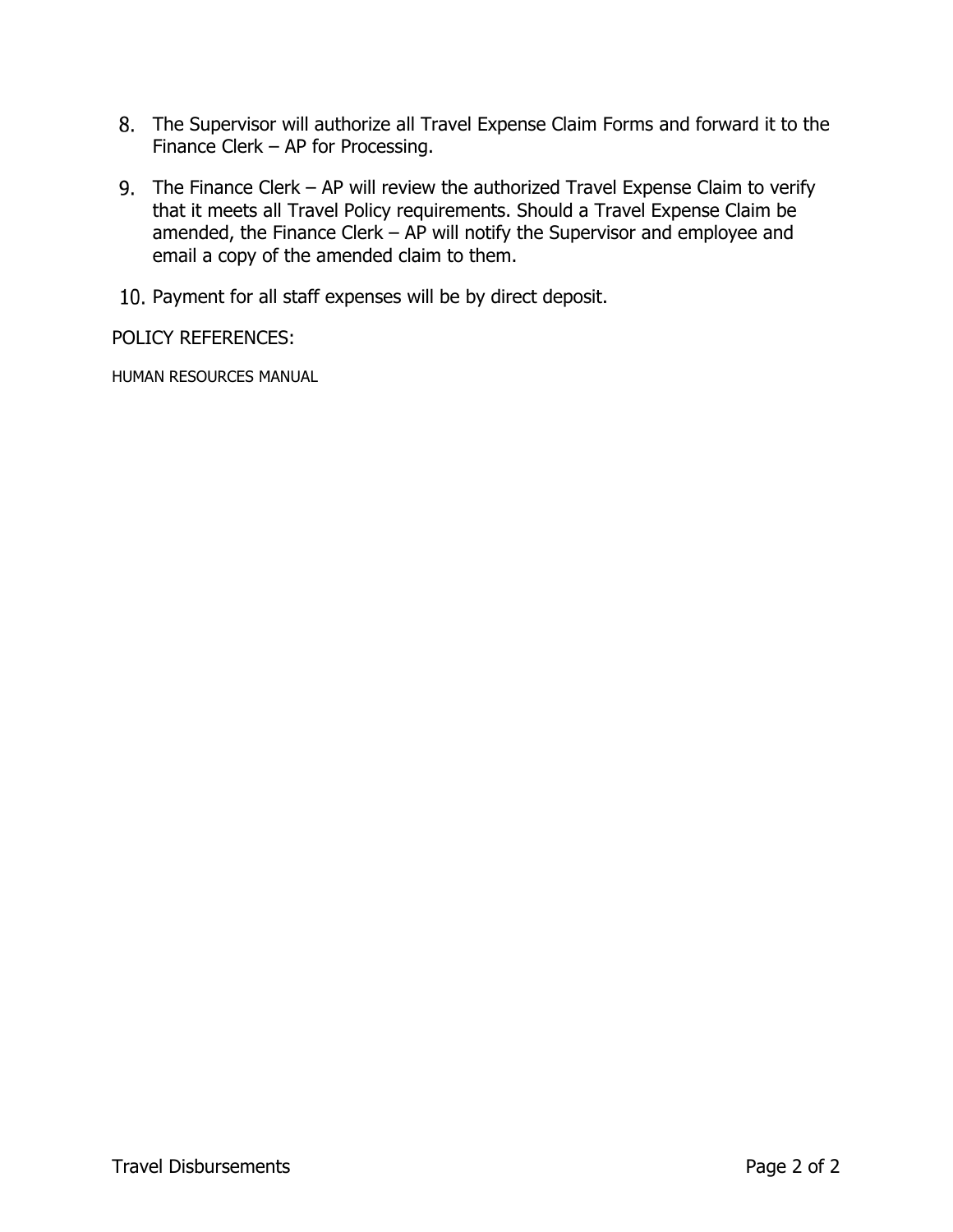| <b>Travel Advances</b>                   | 10020               |
|------------------------------------------|---------------------|
| Chapter 10: Travel                       | Department: Finance |
| Date Approved:                           | Date Revised:       |
| Source Reference: Nogdawindamin Internal |                     |

Nogdawindamin Family and Community Services travel advances may be issued to alleviate the need for employees to use their personal funds to cover travel expenses incurred on Agency business. Travel advance requests must be approved and submitted two weeks prior to the departure date, unless there is unexpected travel. Out of jurisdiction travel is pre-approved by the Director of Services or the employee's Supervisor or the Chief Executive Officer. A travel advance should only be used if the staff does not have the ability to pay for expenses that are expected to be incurred. With most items being pre-paid on the corporate credit card it is expected that staff pay up front for any other relatively small charges and submit a travel claim to be reimbursed.

- 1. The employee must complete a Travel Advance Request Form a minimum of two weeks prior to the departure date. The form will include estimated kilometres or gas usage, meals, and other expenses for the duration of the trip. If accommodations cannot be directly billed to the Agency, the accommodations costs will be added to the Travel advance.
- 2. The employee will forward the Travel Advance Request Form to their immediate Supervisor for approval.
- The Supervisor will approve the Travel Advance Request Form and forward it to the Finance Clerk – AP.
- The Finance Clerk AP will email the Supervisor within 24 hours of having received the Travel Advance Request Form to notify them of receipt.
- 5. The Finance Clerk AP will issue the travel advance in accordance with the Cheque Processing Policy #9030.
- 6. Prior to month end, the Finance Clerk  $-$  AP will send a list of outstanding Employee Travel Advances to their appropriate Supervisors. The Supervisor will be responsible for follow up with employees' Monthly Travel Expense Claims.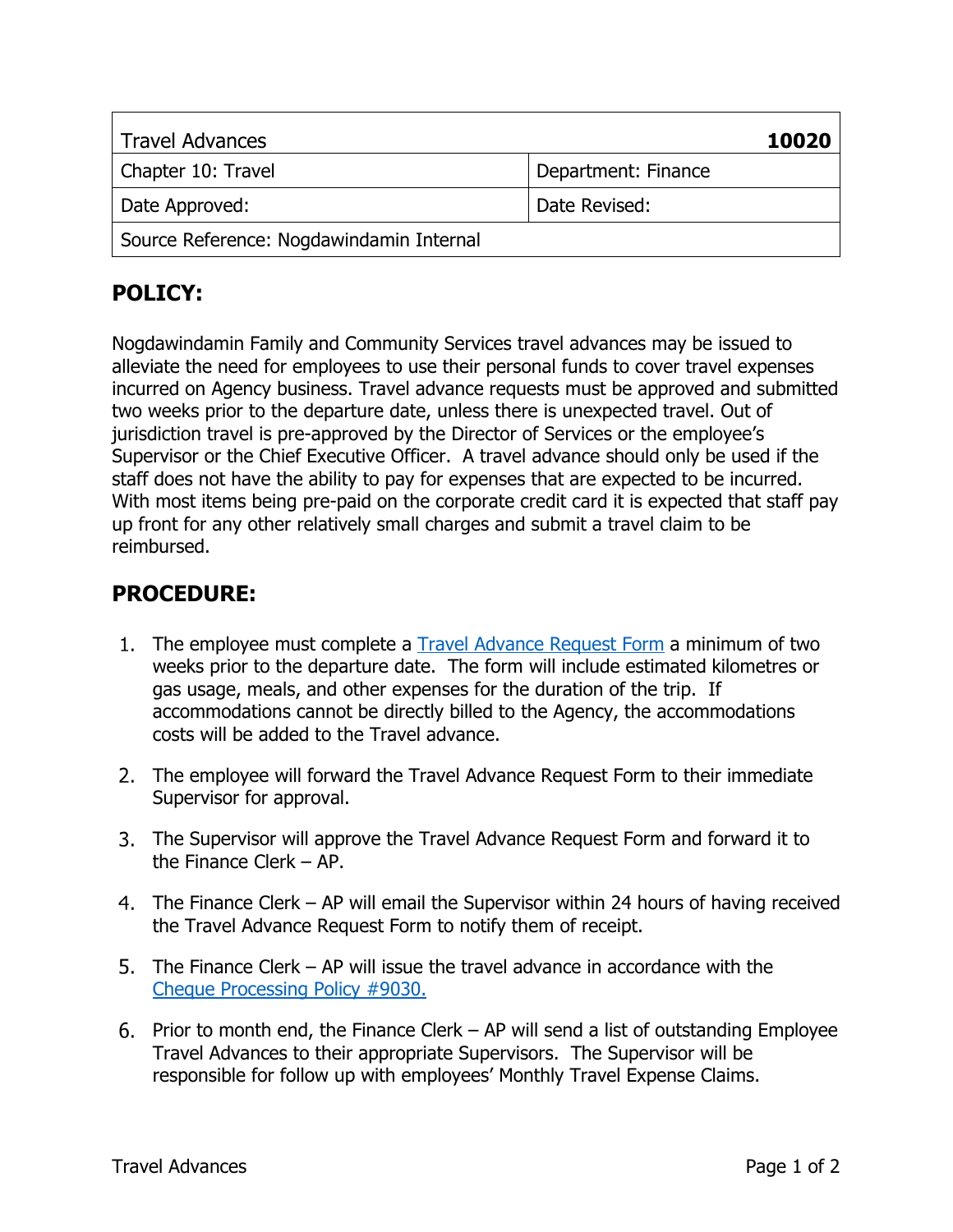- Following completion of the travel, the employee must reconcile the travel advance on their next Monthly Travel Expense Claim. Actual expenses for the trip will be claimed. The advance will be deducted from actual expenses. Any excess amount not reimbursed to the Agency will be deducted as indicated on the Travel Advance Request Form.
- On occasion, unexpected travel may be required, and an immediate travel advance will be granted with exception made to the two-week processing period. The employee must provide an explanation for the exception. The Supervisor must authorize the advance and rationale for the exception on the Travel Advance Request Form by a Supervisor.
- All out of jurisdiction travel must be pre-approved by a Manager or higher level. The Family File Number and Client File Number will be noted on the request if applicable.

### **POLICY REFERENCES:**

CHEQUE PROCESSING POLICY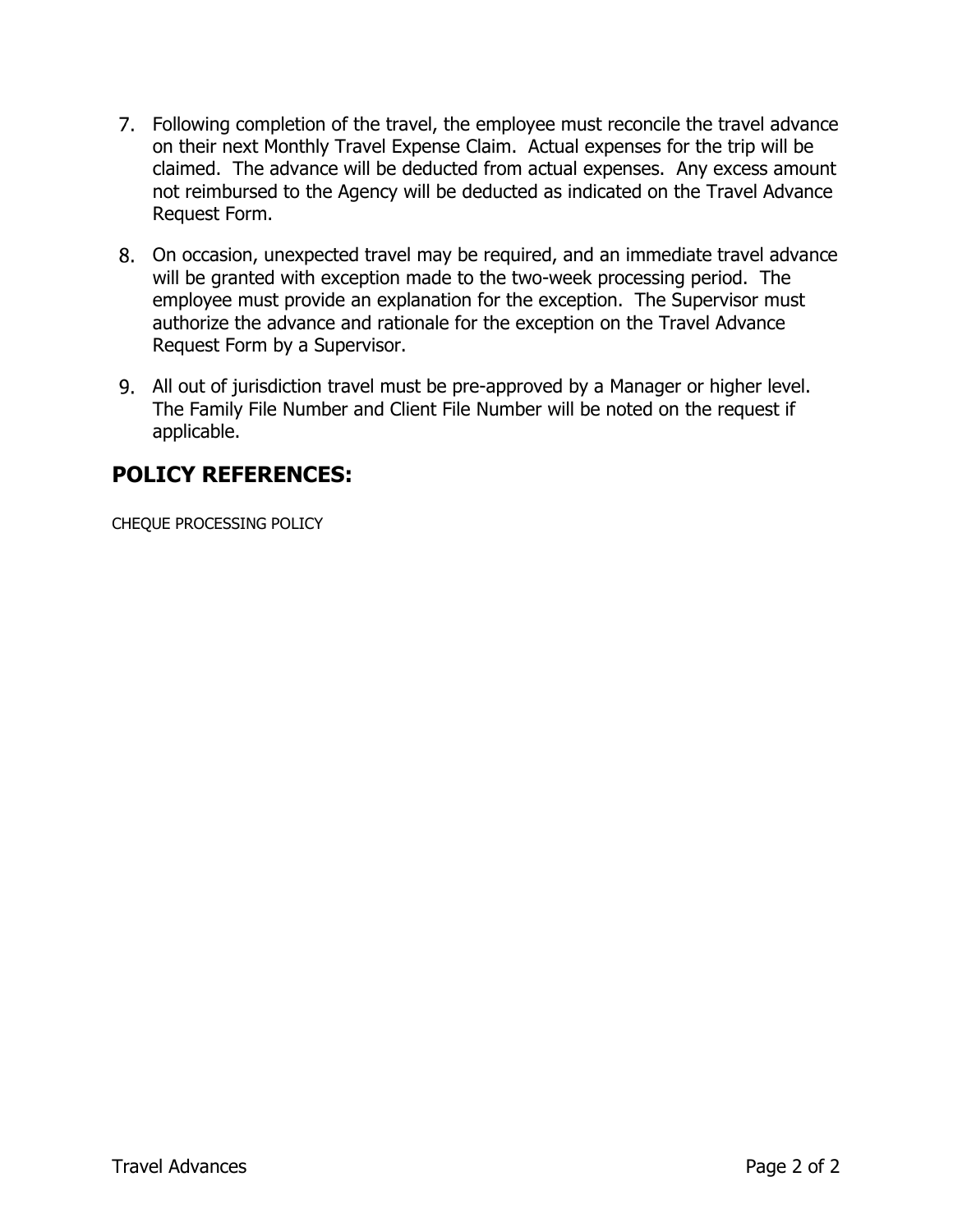| <b>Vehicle Travel</b>                    | 10030               |
|------------------------------------------|---------------------|
| Chapter 10: Travel                       | Department: Finance |
| Date Approved:                           | Date Revised:       |
| Source Reference: Nogdawindamin Internal |                     |

When available, Nogdawindamin Family and Community Services company vehicles will be used to travel on Agency business. When unavailable, a personal vehicle may be used, but protocols must be followed for the driver to be reimbursed for mileage.

### **PROCEDURE:**

The following procedure will apply to all drivers of Company Vehicles:

- Employees must book the use of a company vehicle as soon as possible when they become aware of the need to travel.
- 2. If the vehicle is already booked, the person travelling the greater distance will have priority. If bumping someone from a vehicle notification from you to the person you are bumping is required by email with as much notice as possible.
- Upon completion of travel using a company vehicle, the employee must complete the vehicle log.
- The Agency will not reimburse the cost of traffic violations incurred while on Agency business.

The following procedure will apply to drivers of Personal Vehicles on Agency Business:

- If the company vehicle is not available, then a personal vehicle is allowed for all individuals travelling on Agency business under 200km. If travelling over 200km then a rental vehicle is to be used unless there is a documented business reason (i.e. cost of utilizing personal vehicle will be lower than rental, due to length of stay etc.)
- Employees must confirm that an Agency vehicle is not available.
- Mileage will only be reimbursed to and from the employee's normal place of employment or from the point of departure, whichever is closest to the destination.
- If an employee is on call and required to attend an unplanned task that cannot be postponed, then mileage can be claimed from the point of departure if the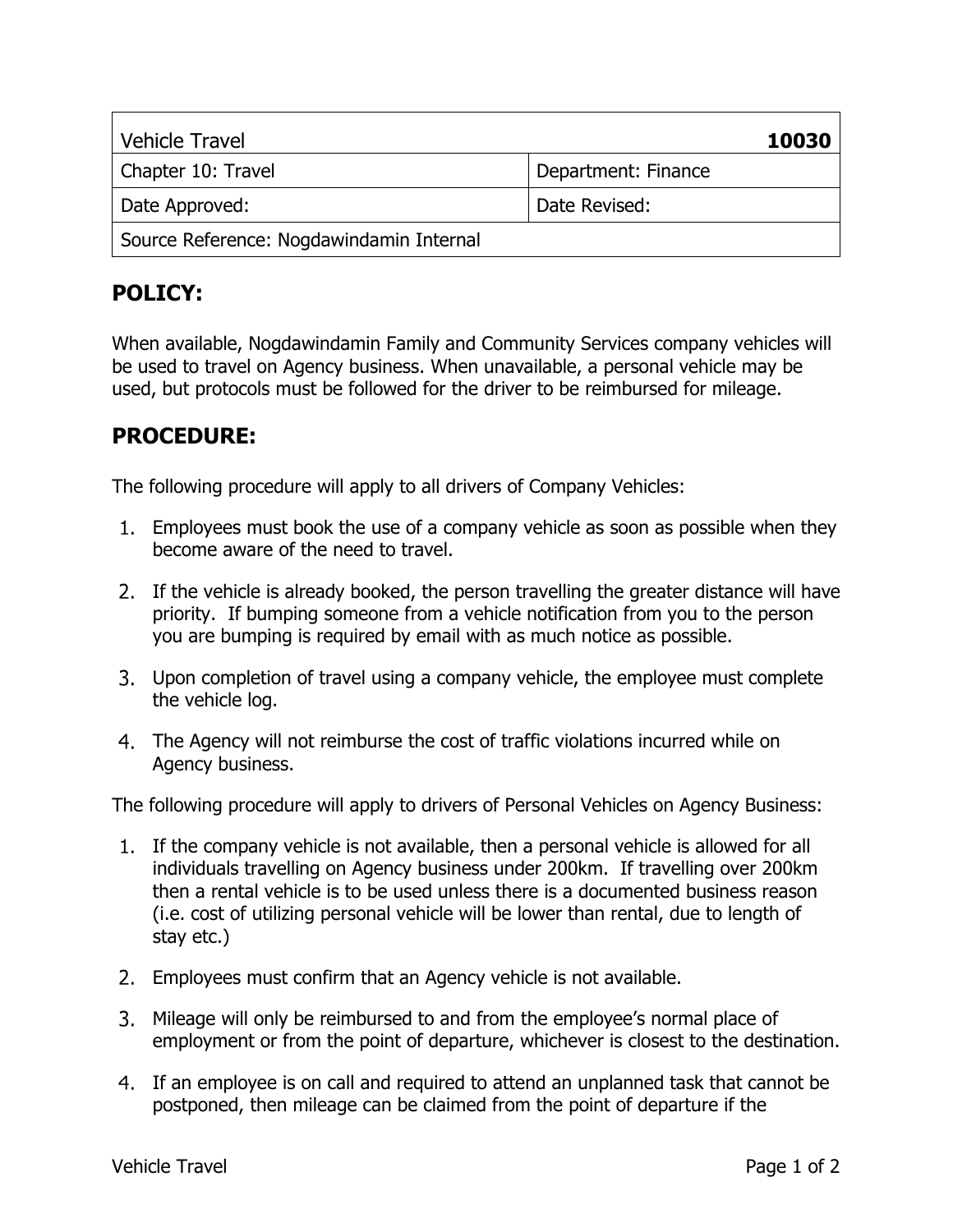company vehicle cannot be used. In this case, mileage would be reimbursed from the employee's residence to the meeting place and return.

- If an Agency vehicle is available and the employee chooses to use their own vehicle, they are not reimbursed for mileage.
- Upon confirmation, the employee must submit a travel authorization to their immediate Supervisor for authorization to use their personal vehicle.
- The Supervisor will authorize the use of the employee's personal vehicle.
- The employee will claim mileage on their Travel Expense Claim at the end of the month in accordance with the Travel Disbursements Policy #10010.

## **POLICY REFERENCES:**

TRAVEL REIMBURSEMENTS POLICY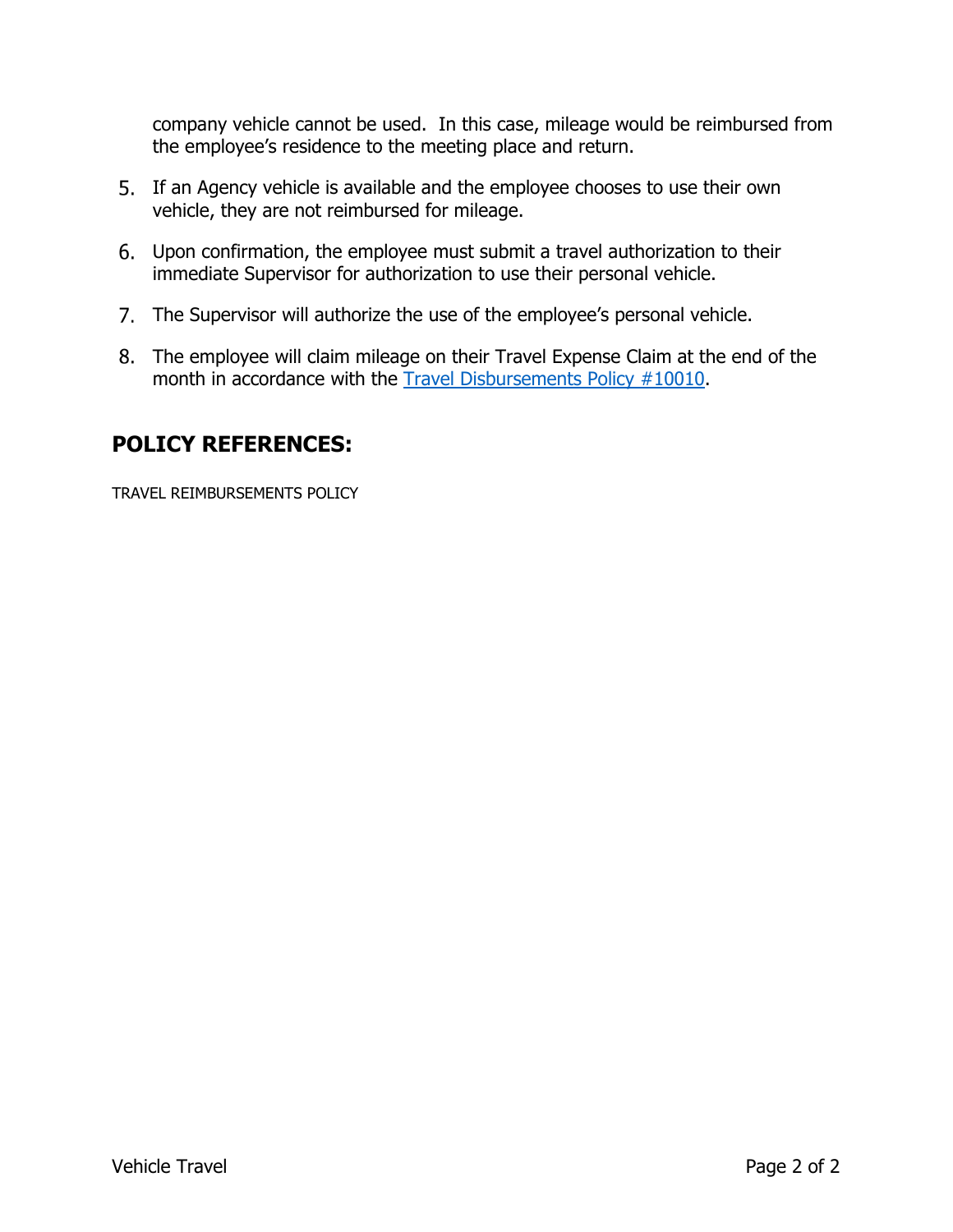| Meals                                    | 10040                       |
|------------------------------------------|-----------------------------|
| Chapter 10: Travel                       | Department: Finance         |
| Date Approved:                           | Date Revised: June 11, 2018 |
| Source Reference: Nogdawindamin Internal |                             |

Nogdawindamin Family and Community Services Employees who are required to travel on Agency business will be reimbursed for meals incurred during travel based on rates approved by the Board of Directors.

- An allowance for breakfast will be paid if the employee is required to travel before 7:30 a.m.
- An allowance for lunch will be paid if the employee is required to remain away from or required by their Supervisor to remain in the Agency office between the hours of 12:00 noon and 1:00 p.m.
	- Employees are encouraged to flex their time to accommodate a lunch break. Employees who elect on their own accord to remain in the office during the lunch break will not be reimbursed for a meal;
	- b) Lunches claimed for supervision meetings at the employee's normal place of employment will not be reimbursed, unless the supervision meeting is a working lunch meeting with no opportunity to flex lunch hour.
- An allowance for supper will be paid if an employee is required to remain away from or required by their Supervisor to remain in the Agency office after 6:00 p.m. due to travel or unplanned work arrangements, unless supper is provided.
	- Employees who elect on their own accord to remain in the office after 6:00 p.m. will not be reimbursed for a meal. Employees who are flexing their schedule to work an evening must include a supper break. Supper meals will not be provided in these instances.
- Employees will not be reimbursed for meals if they are included as part of a meeting or event and the employee decides to eat elsewhere unless the meal does not accommodate their specific dietary restrictions.
- If meals are bought for other than the employee, receipts must be submitted for reimbursement up to the amount set by the Board of Directors. Costs for alcoholic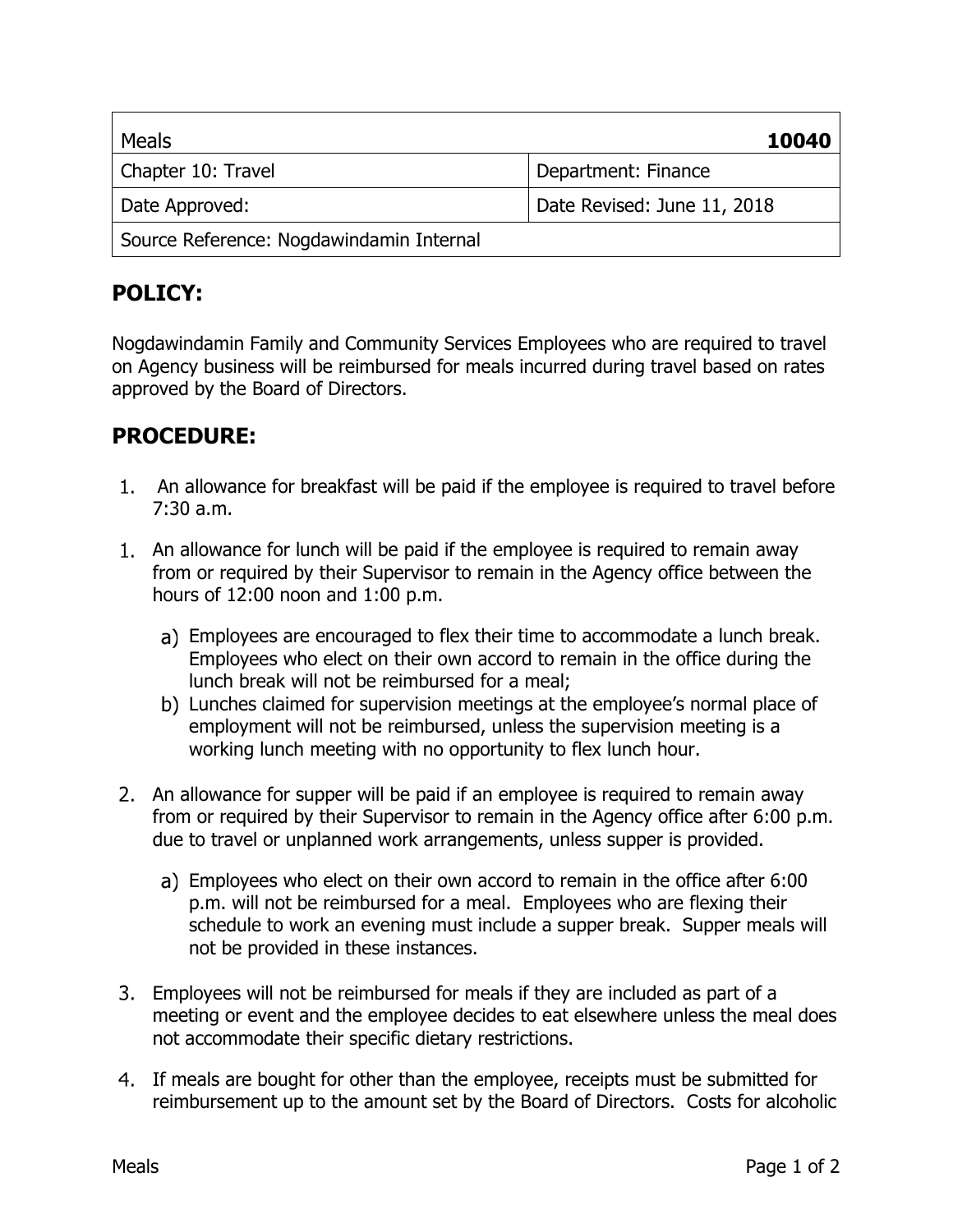beverages will not be reimbursed at any time. Detailed receipt and not just the debit/credit slip is required.

- When an employee is on Agency business and weather prohibits them from returning to their workplace, meal expenses will be paid.
- The employee will claim meals on the Travel Expense Claim at the end of the month in accordance with the Travel Disbursements Policy #10010.

#### **Board Approved Rates**

| Item                               | Allowance |
|------------------------------------|-----------|
| Mileage (per kilometer)            | \$0.52    |
| Breakfast (3:00 am until 11:00 am) | \$15.00   |
| Lunch (11:00 am until 5:00pm)      | \$15.00   |
| Supper (5:00pm to 3:00am)          | \$40.00   |
| <b>Private Accommodations</b>      | \$50.00   |
| <b>Incidentals</b>                 | \$17.00   |

#### **POLICY REFERENCES:**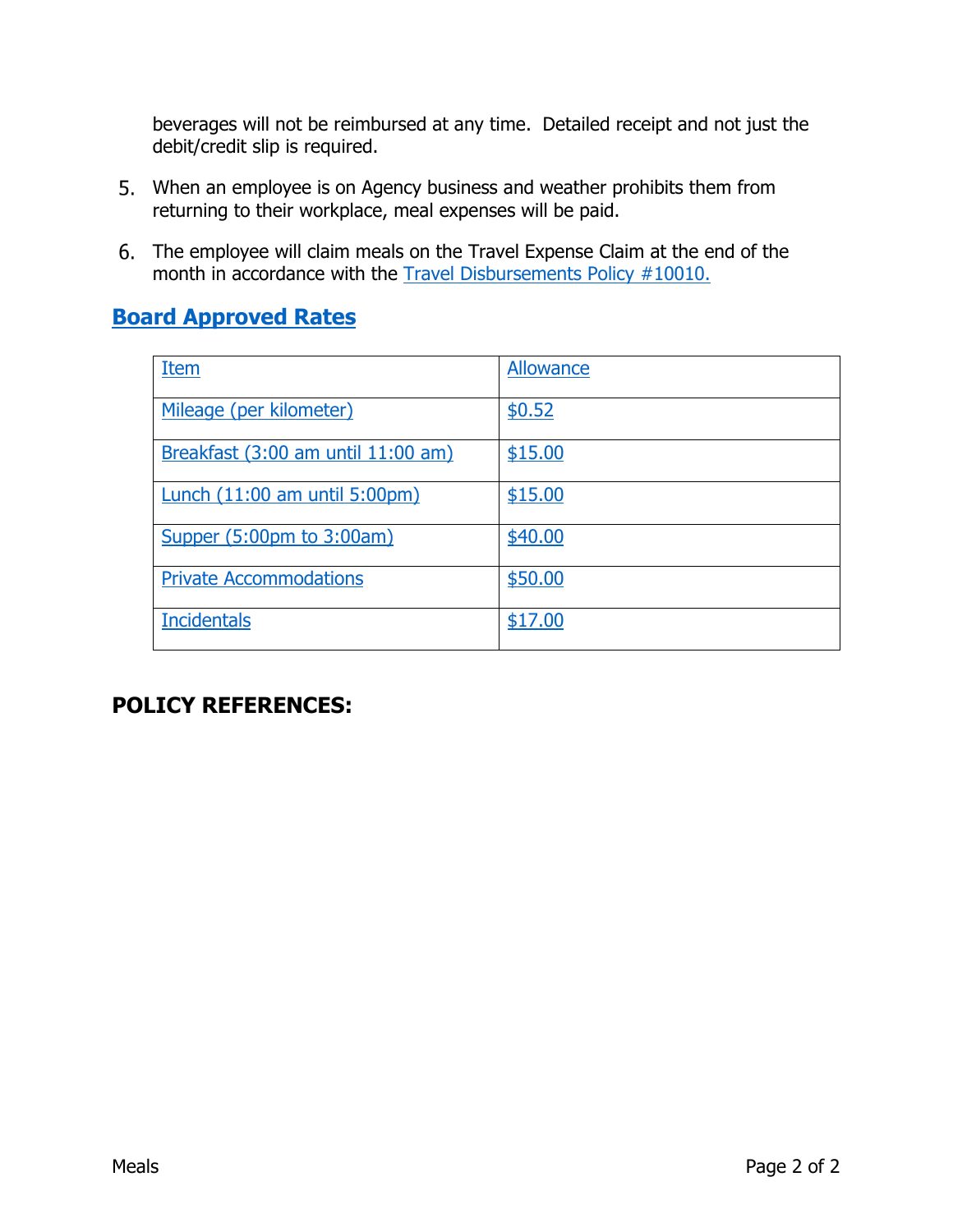| Accommodations                           | 10050               |
|------------------------------------------|---------------------|
| Chapter 10: Travel                       | Department: Finance |
| Date Approved:                           | Date Revised:       |
| Source Reference: Nogdawindamin Internal |                     |

Accommodation costs will be paid for employees who are required to travel on Nogdawindamin Family and Community Services business and must stay overnight.

If the employee fails to cancel reservations, the employee will be billed for the full amount charged to the Agency. The Finance Clerk - AP will deduct it from the employee's next Travel Expense Claim.

- The following limitations apply to the use of accommodations during travel:
	- a) The employee must arrange their accommodations through reception and request hotels with which the Agency has arranged direct billing, as identified on the preferred hotel list.
	- b) An employee can request another hotel for documented business reasons as approved by a manager. The cost difference must be justified by the business reason. If in doubt the request should be sent to the Director of Finance who will apply a cost/benefit analysis and adjudicate.
	- c) If an employee brings a quest with them on an out of town trip and the rate charged is higher than for single occupancy, the difference in the rate is deducted from the travel claim for the month;
	- d) If an employee elects to stay at private accommodations during travel, an allowance will be paid to the employee at the rate approved by the Board of Directors.
	- The meeting or event must start at or before 10:00 a.m. or finish after 7:00 p.m. and travel is 150 kilometres or more one way.
	- In circumstances of inclement weather, the hotel bill will be reimbursed with a receipt.
	- Personal expenses incurred at the hotel are the responsibility of the employee e.g. movies etc. and will include the following:
		- j. These expenses must be paid when checking out;
		- Any expenses that are business related may be explained and added to the ii. travel claim.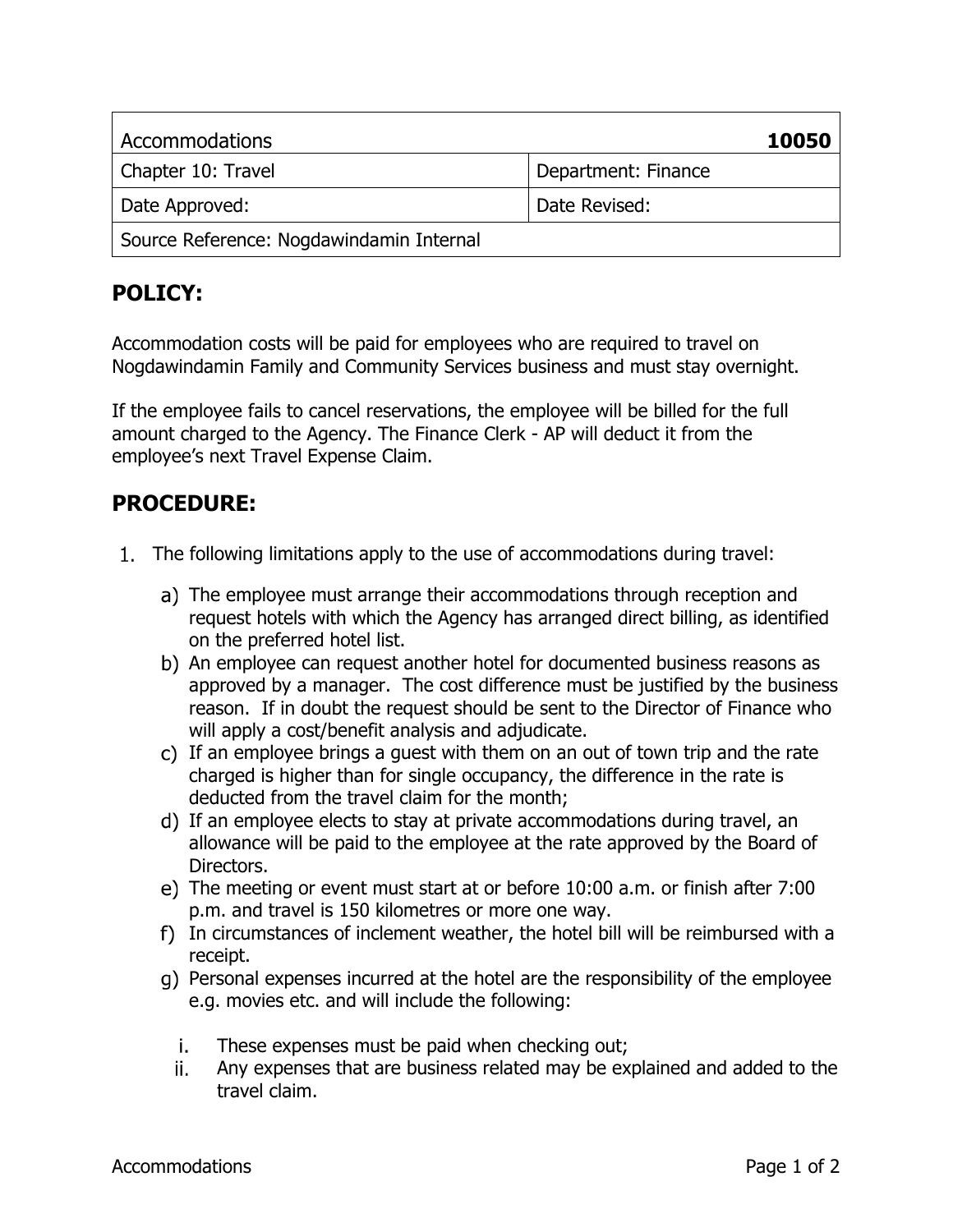- When an employee is on Agency business and weather prohibits them from returning to their workplace, accommodations will be paid.
- 2. The following steps must be taken to book hotel rooms:
	- a) The employee will complete an **Accommodation Request Form** and forward it to their Supervisor for authorization.
	- b) The Supervisor will authorize the Accommodation Request Form and return it to the employee and forward to reception.
	- Managers and above can approve their own accommodation request form but are still required to submit to reception.
	- The Receptionist will book the room and record the hotel confirmation number on the Accommodation Request Form. Further, the Receptionist will have the room booked on the appropriate corporate credit card of the cost centre to include any parking charges. All rooms are to be booked through reception and not the individual supervisor or clerk of that cost centre.
- To cancel accommodations, the following steps will be taken:
	- a) If an employee's trip is cancelled, the employee must notify the Receptionist so the reservations can be cancelled immediately.
	- The receptionist will contact the hotel to cancel the reservation and obtain a cancellation number to confirm that the hotel room has been cancelled.
	- If the employee fails to cancel reservations, the employee will be billed for the full amount charged to the Agency. The Finance Clerk – AP will deduct it from the employee's next Travel Expense Claim;
	- Extenuating circumstances may be considered, by the Accounting Manager.

#### **POLICY REFERENCES:**

PURCHASE ORDERS POLICY TRAVEL ADVANCE POLICY